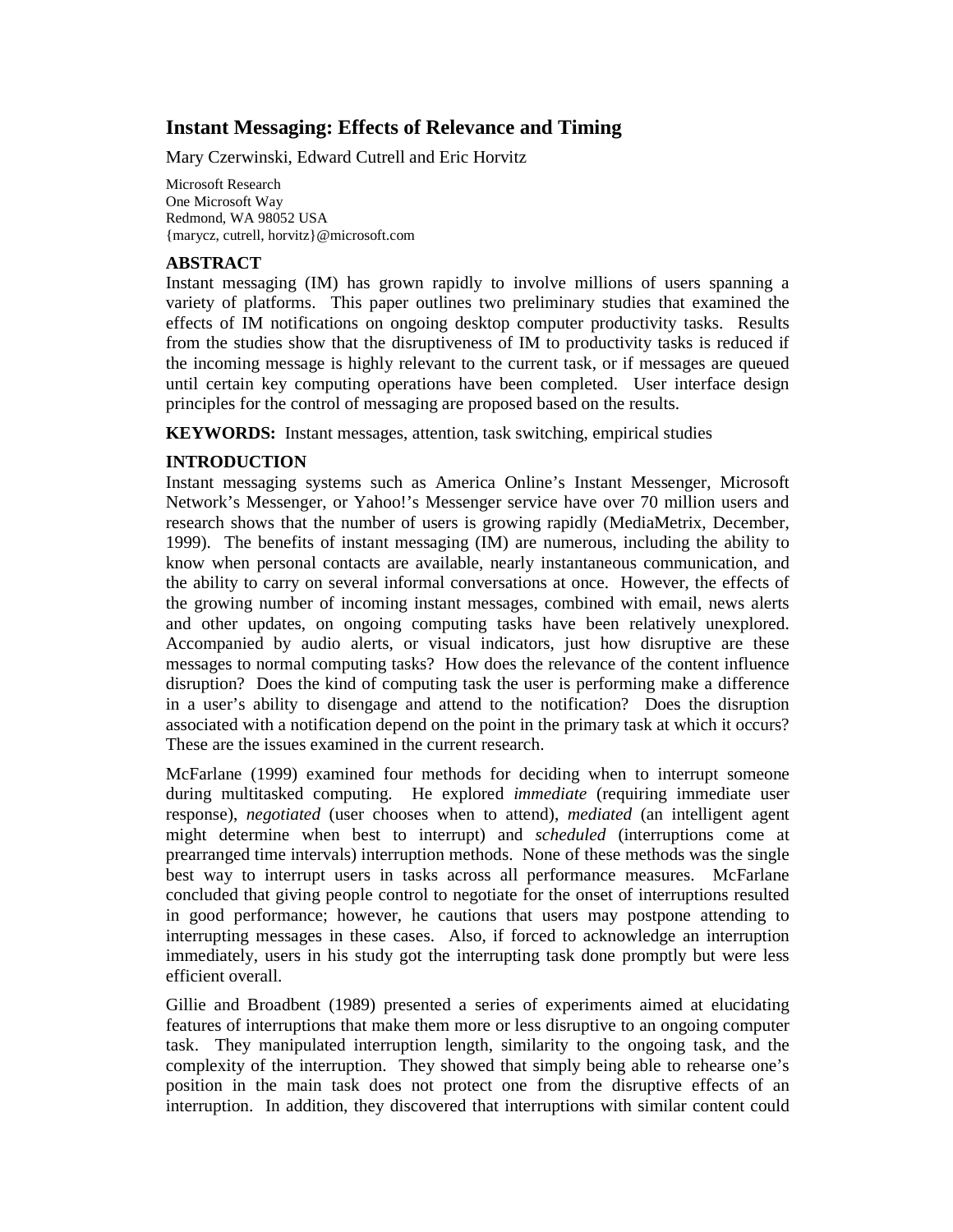be quite disruptive even if they are extremely short (replicating findings in earlier work by Kreifeldt and McCarthy, 1981). Finally, if the interrupter imposed high memory load or processing demands on the user, it was harmful to the primary task. Hess and Detweiler (1994) showed that interruptions that were similar to an ongoing computer task were quite disruptive over the first two of three sessions, but were significantly less disruptive by the third session. In addition, they found that, if participants were allowed to train on the primary task without interruptions for two sessions, presenting a third session of interruptions was significantly harmful to performance, despite the task being highly trained. It would appear from these last results that experience handling the interrupting tasks is what reduces their harmful effects over time.

Miyata and Norman (1986) discussed reminders and interruptions as they outlined a set of suggestions about system support for multiple activities. Pulling from the large body of psychological studies in attention, memory and action, they came up with a number of conjectures. In particular, the authors predicted that interruptions after important actions or between task execution and evaluation would be less harmful than interruptions occurring at other times. The work presented in the following two studies comes in the spirit of the writings of Miyata and Norman. We were interested in testing the influence of the phase of the task (planning, execution or evaluation) on the disruptiveness of IM notifications. In addition, we wondered if varying the type of primary computing task had an effect. For instance, would word processing be more amenable to interruptions than use of a drawing program? For both of these two questions, this work is exploratory in nature. Finally, we looked at the relevance of the content of the IM to the ongoing primary task. Based on the research and conjectures reviewed above, we predicted that relevant interruptions would be less disruptive, overall, to primary task performance.

## **EXPERIMENT 1—EFFECTS OF TASK AND TEMPORAL PHASE METHODOLOGY**

14 experienced Microsoft Office 2000 users, aged 26-55, participated in this study.

## **DESIGN AND PROCEDURE**

Before participants began working, they were given a list of six major stocks and their strike prices. Participants were told that there was a special program on their computers that would notify them when there were significant changes in the prices of these stocks. They were also informed that they would have an opportunity to sell their stock at some point in the day; thus, it was very important for them to pay attention to each notification to monitor the prices of each stock. Participants were instructed to sell the stock only if it increased in value by a point or more.

Participants then performed a set of 18 tasks divided into 6 blocks of 3 tasks each. There were 3 kinds of tasks: 6 drawing tasks using the draw and paint tools in MS Word; 6 spreadsheet manipulation tasks using MS Excel; and 6 text editing tasks using MS Word. Blocks were presented in random order, and the tasks within each block were also randomized (i.e., the order of the three tasks associated with a given block was randomized, as was the order of the block itself). During each task, subjects were notified twice. Each notification occurred in one of three temporal positions: 1) while accessing the file menu at the beginning of the task (opening the file), 2) while accessing tools (e.g., toolbar), or 3) while manipulating the content of the file (e.g., typing text or selecting cells in Microsoft's Excel spreadsheet application).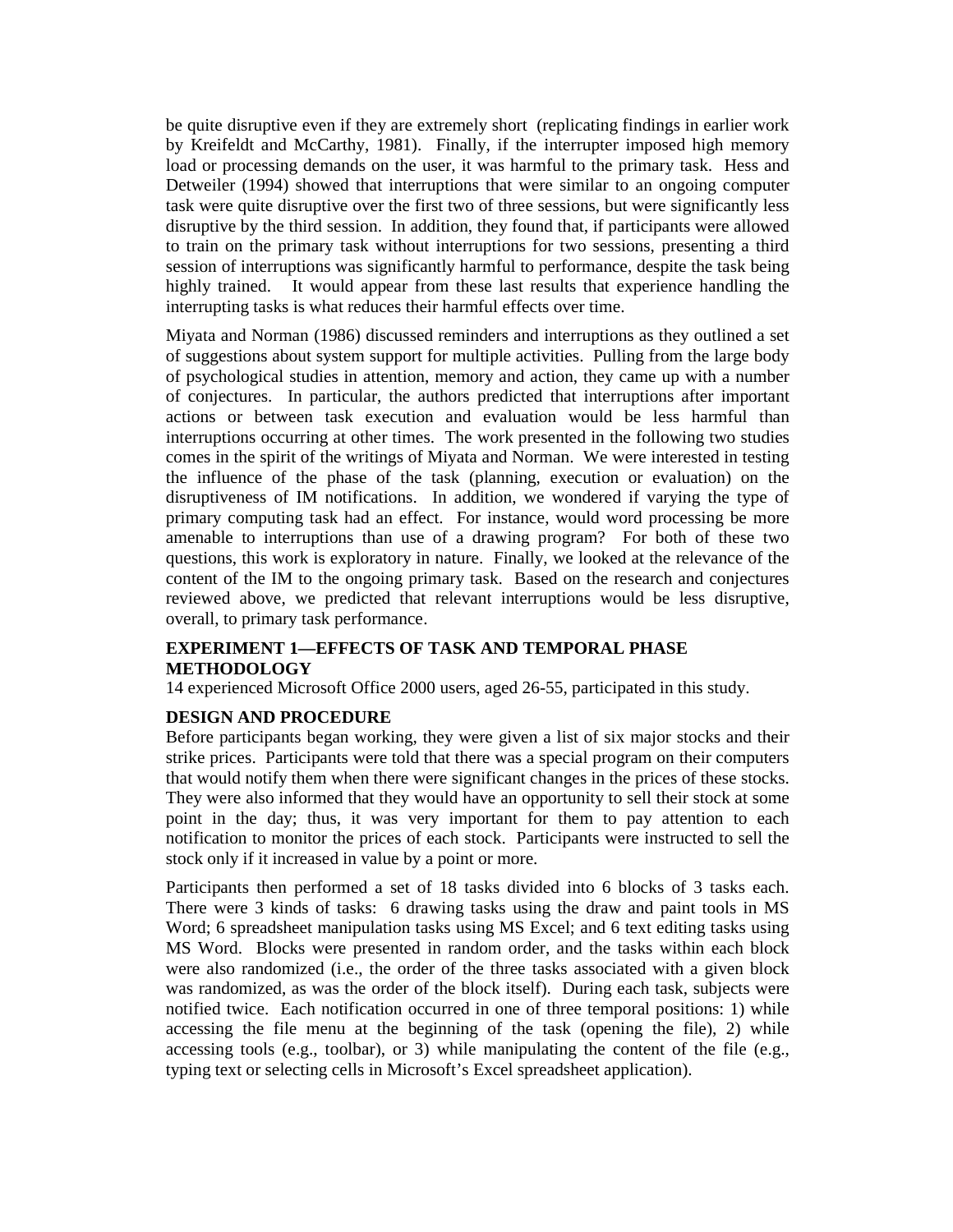Notifications were presented in a counterbalanced order on a separate computer screen situated next to the primary working screen. Each notification consisted of an auditory alert, a text box announcing the arrival of stock information, and a button. Clicking on the button replaced the box with another box containing updated information about a stock. A second button in this box dismissed the notification. Timing information was recorded on the time to respond to the notification (by clicking on the first button) and on the time to dismiss the notification (by clicking on the second button).

#### **DESIGN**

This study was a 3 (temporal interrupt position: file menu; tools menu; content manipulation) x 3 (task type: drawing; typing or selecting cells in Excel; text editing) x 4 (number of replications) repeated measures within subjects design, for a total of 36 notifications per single subject session. Both studies reported in this paper were run on a Dell Precision Workstation 610 MT with a dual P450 processor and 256 MB RAM. The computing system also included a Sony 15" flat panel monitor, a Microsoft serial mouse and keyboard.

#### **RESULTS**

A 3 (interrupt position) x 3 (task type) x 4 (replications) repeated measures within subjects ANOVA was performed for both time to respond to notifications and dwell time (time spent viewing notification). No significant effect was found for any factor for dwell time. For time to respond to the notification, however, significant main effects were found for both interrupt position  $(E(2,26)=3.93, p=0.032)$  and task type



position and task type. **DISCUSSION**

Figure 1. Mean time to view IM for each interrupt position and task type  $(\pm$  SEM).

The results of Experiment 1 revealed that when users were interrupted with an IM at the beginning of the task (e.g., when they were in the

 $(F(2,26)=3.70, p=0.038)$  with no significant effect for repetition. There were no significant interactions. See Figure 1 for an illustration of the mean times to view the notification for interrupt

File menu), they were faster at disengaging from the primary task and switching to the IM than when interrupted at other temporal positions. In addition, when notifications were received during drawing, subjects more easily disengaged from the task at hand to attend to the IM. The Excel and Editing tasks required the user to perform a significant amount of searching, sorting and typing. The Drawing task appeared to be more lightweight in nature in that users simply had to paint and drag and drop objects into their proper spatial locations in order to match a pre-existing drawing. It could have been the very nature of the drawing activities that made them more amenable to task switching.

### **EXPERIMENT 2—IM AT DIFFERENT PHASES OF WEB TASKS**

In a second experiment, we again probed the cost of interrupting users with messages during different phases of a computing task but included more dependent measures. We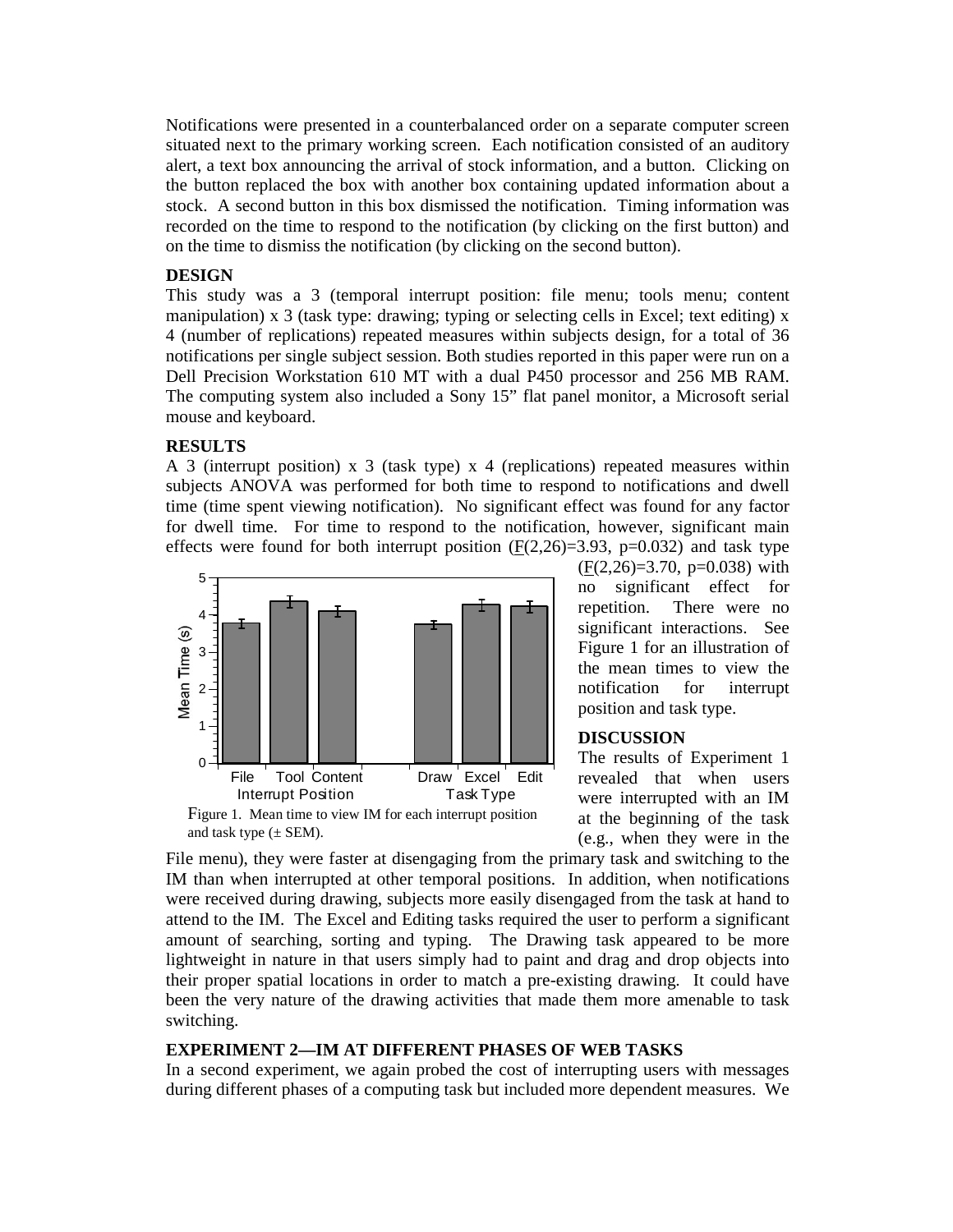also set out to determine if different stages of a computer task, classified more broadly than by specific software interactions, were more or less amenable to interruptions that were or were not relevant to that task. Our labeling of stages of a web search task was based loosely on the decomposition of problems described in Miyata and Norman (1986).

### **METHOD**

9 advanced users of Microsoft Office 2000, aged 30-56 years old participated in the study.

## **TASK AND PROCEDURE**

Each task comprised two parts: a targeted web search task, and a cursory analysis of the graphic design quality of the target site. We divided the search task into 3 phases. In the first phase, which we call the *planning phase*, participants were given the web search target in the form of a title and brief description of the web site. They were told to review this information and mentally construct three search terms to be used in a Boolean search (a & b & c) before leaving this window. Participants then moved to what we term the *execution phase* in which they typed their search terms into an AltaVista query window in Internet Explorer v. 5.0. Upon receiving the search results, participants entered the portion of the task we refer to as the *evaluation phase,* where they reviewed the results and selected the best match to their target. Participants were not allowed to reformulate their query.

After selecting the match, participants inspected the site to evaluate its graphic design quality. They copied the URL and pasted it into a Word file divided into three categories based on the most likely designer: 1) a student or hobbyist; 2) an upscale professional web design firm; or 3) a small company's IT department. They then began the next trial.

While participants were performing the search task, they were sometimes sent an IM (including an audio alert and a flashing label in the MS Windows Taskbar at the bottom of their screen) using MSN's Messenger Service v. 1.0. When this occurred, they were required to open the IM and reply, "OK," before going back to the search task. Messages occurred in one of the three phases of the search task (planning, execution, evaluation) or did not occur at all (no message). Half of the time, the messages were "relevant" in that they told subjects which design category to place the site they found. Other times, the messages were "irrelevant"—these simply conveyed some factoid about the site they were perusing.

### **DESIGN**

The design was a 4 (phase of computing task IM occurred, including no-IM) x 2 (IM was either relevant or not) x 3 (replication per condition) within subjects repeated measures. All independent variables were tested within subjects and presentation order of the trials was randomized. There were 24 (3 replications per condition) trials per session, and the session length was approximately 1.5 hours long.

### **RESULTS**

Of the timing measures collected in this study, three dealt exclusively with IM trials: time to switch from the search task to message, total time spent on message before returning to the task, and time to resume the search task after leaving the message. Analyses of these measures omitted trials without messages (interruptions). The other four measures included time spent in each task phase (planning, execution, and evaluation) and total time on task. These times were adjusted by subtracting out the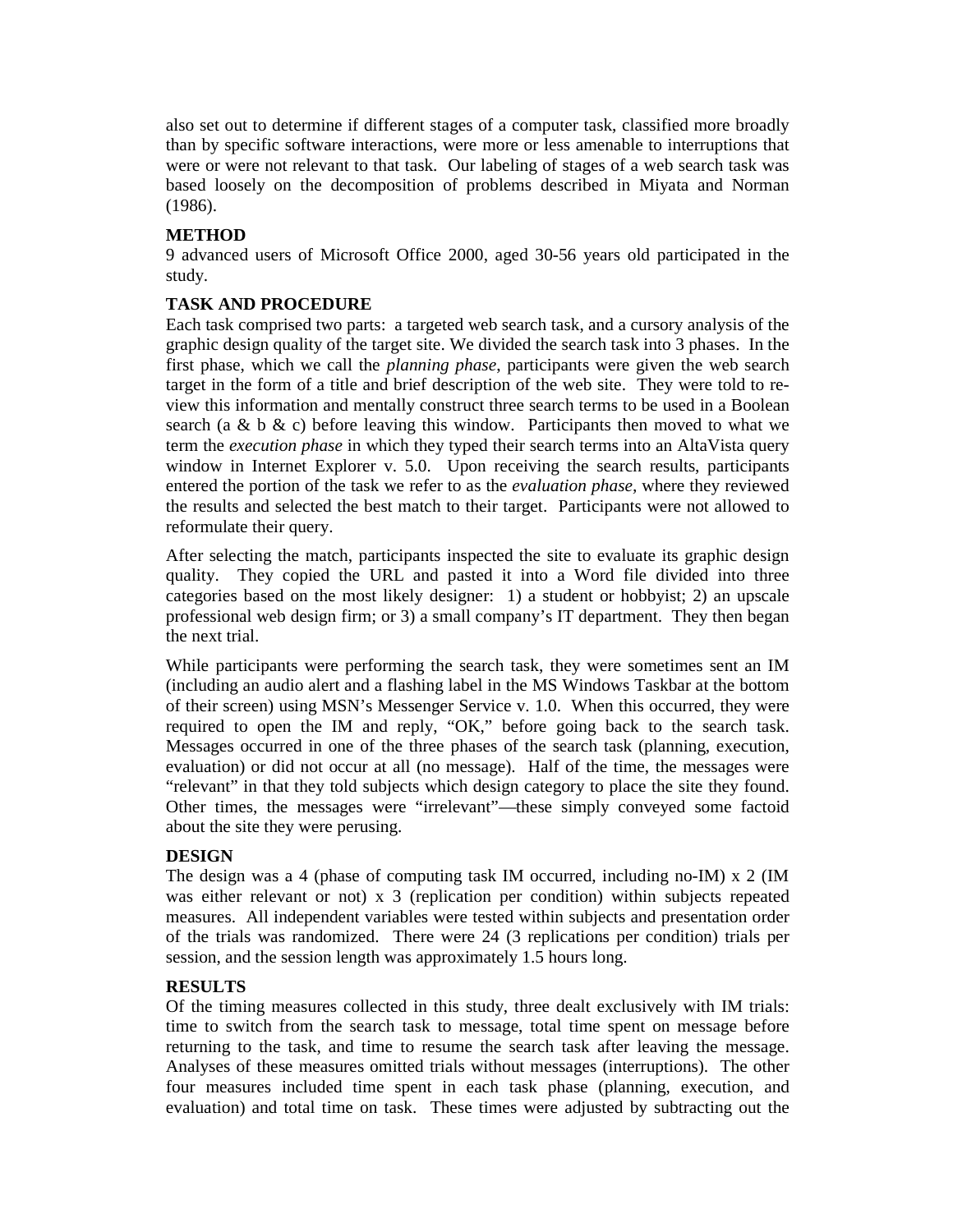time actually spent attending to the message. All timing measures were converted to log time (in seconds) before analysis to normalize the common skewing and variability associated with response time data.

A doubly multivariate repeated measures analysis of variance revealed four significant results. First, for the time to switch to the message from the task, a significant main effect was found for interrupted phase,  $F(2,16)=17.23$ ,  $p<0.001$ . Post hoc analyses showed that the time to switch to the message was significantly slower when the IM arrived during the execution phase than either other phase (see Fig. 2). Findings for the total time spent on messages and time to resume the primary search task were



Figure 2. Mean log time to switch from task to notification for each interrupted phase  $(\pm$  SEM).



Figure 3. Mean log time attending to IM and resuming search task for each IM type  $(\pm$  SEM).



Figure 4. Mean log time to switch from task to notification for each interrupted phase  $(\pm$  SEM).

complementary: a significant main effect was found for relevance,  $F(1,8)=39.69$ ,  $p<0.001$ , and  $F(1,8)=11.31$ ,  $p<0.01$ , respectively. The total time spent on messages and time to resume the search task were both longer when the IM was irrelevant than when it was relevant (see Fig. 3). Finally, for overall time spent in the evaluation phase, there was a significant main effect for the interrupted phase, F(3,24)=5.75, p<0.004. Post hoc tests showed that when the IM occurred during the evaluation phase, participants were slower on this phase than any other (mean  $log(time) = 1.6$  vs. 1.4 seconds for the other two phases—see Fig. 4).

#### **DISCUSSION**

The results of this study can be split broadly into two classes: those relating to switching to the IM itself and those relating to the ongoing web search task. The finding that it took longer to switch from the primary search task to the IM during the execution phase is reminiscent of the notion of *chunking behaviors*. In prior work, researchers (Sellen, Kurtenback and Buxton, 1990) have noted a tendency to delay switching from one task to another until the completion of a subtask (e.g., finishing the input of search

words). We informally observed that users often did not attend to a message until they had completed typing their search keywords. The reliably harmful effect of message irrelevance on both reading and search task resumption times suggests that notifications that are unrelated to ongoing tasks take longer to process and it is more difficult to reestablish task context following the interruption.

#### **CONCLUSION**

These initial results provide us with some guidelines for the design of policies for notifications in messaging systems. We have demonstrated that the delays associated with an IM disruption depends on the point in a computing task that a user is presented